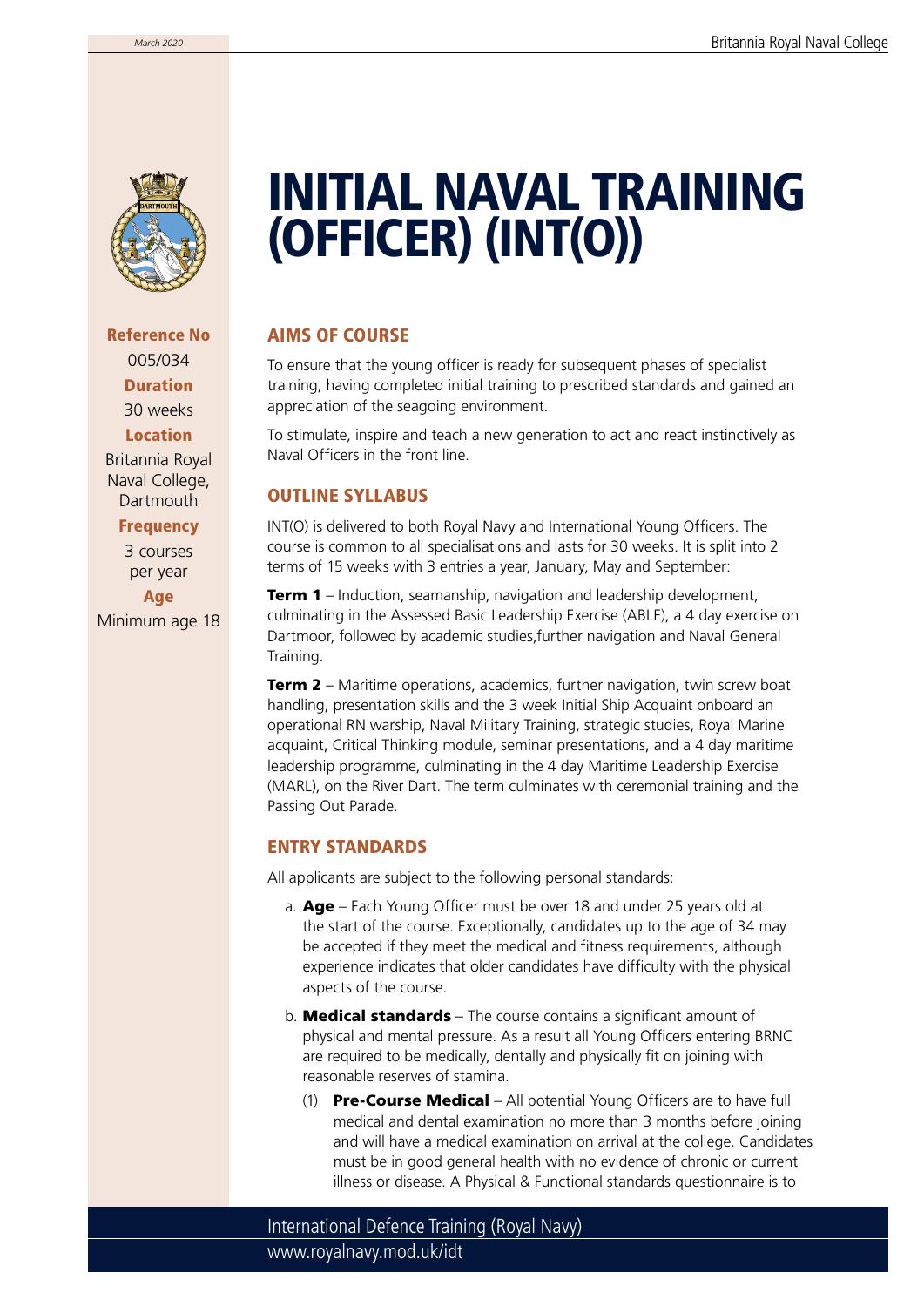

# INITIAL NAVAL TRAINING (OFFICER) (INT(O))

be completed by the student and authorising Officer. On the first day of training, a disclaimer is to be completed by the student, confirming they are medically and physically fit for training.

- (2) **Chest X-ray** The examination is to include a full plate chest X-ray which must be normal.
- (3) Haematological Screening Haematological screening for Sickle Cell trait is mandatory. Candidates with a positive trait are not acceptable.
- (4) **Eyesight** Glasses and contact lenses are acceptable. Visual Acuity is to be measured using the Snellen's Chart system. Candidates must not have Visual Acuity and Near Vision assessment (N), achieved with or without correcting lenses, less than:

|        | <b>BETTER EYE</b> |           | <b>WORSE EYE</b> |                 |
|--------|-------------------|-----------|------------------|-----------------|
| Either | 6/6               | N5        | 6/24             | N <sub>10</sub> |
| or     | 6/9               | <b>N5</b> | 6/18             | N10             |
| or     | 6/12              | N5        | 6/12             | N <sub>10</sub> |

(5) **Hearing** – Candidates are to have an audiometric assessment and must not have hearing loss in either ear, measured in decibels (dB) over 6 frequencies. The hearing standard is derived from a sum of the total hearing loss (dB) within the low and high frequencies as measured by 'pure-tone air conduction' audiometry. Hearing standard profiles are to be at least H2 in each ear.

| <b>Hearing Standard</b> | <b>Low Frequency Sum</b><br>(0.5, 1 & 2 KHz)   | <b>High Frequency Sum</b><br>$(3, 4 & 6$ KHz)                                            |
|-------------------------|------------------------------------------------|------------------------------------------------------------------------------------------|
| H1                      | <45<br>No single level to be<br>more than 20dB | <45<br>Level not to be more<br>than 30dB at 6kHz or<br>at 20dB at any other<br>frequency |
| H <sub>2</sub>          | < 84                                           | < 123                                                                                    |
| H3                      | < 150                                          | 210                                                                                      |
| H <sub>8</sub>          | >150                                           | >210                                                                                     |
|                         |                                                |                                                                                          |

(6) Physique – Candidates must have a normal physique and be within normal height/weight ratios for their age, maximum Body Mass Index (BMI) of 28.

Reference No 005/034 Duration 30 weeks Location Britannia Royal Naval College, **Dartmouth** 

#### Frequency

3 courses per year Age Minimum age 18